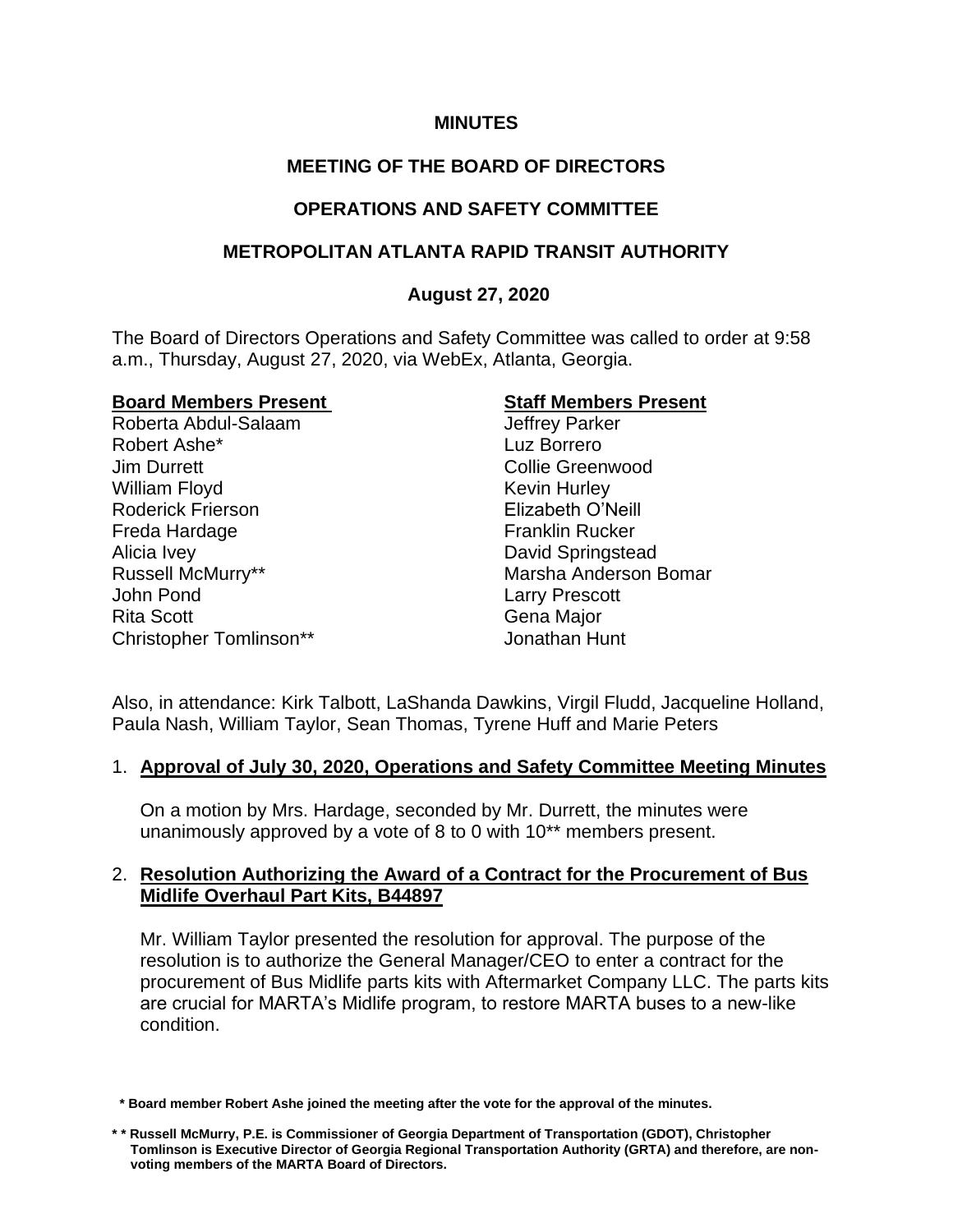On a motion by Mr. Durrett, seconded by Mr. Pond, the resolution was unanimously approved by a vote of 9 to 0 with 11\* members present.

## 3. **Briefing – Mr. Greenwood, Mr. Taylor and Mr. Prescott presented a presentation on Zero-Emission Buses**

The Board was briefed on the following topics:

- 2017 Limited Pilot Program
	- o Introduction of battery/electric operated buses
	- $\circ$  15-day pilot in 2017
	- o 7 routes over 15 days
- Challenges
	- o Power requirements at facilities
	- o Reduced number of parking spaces
	- o Infrastructure development
- Benefits of Battery Electric Buses
	- $\circ$  Reduced emission improve air quality for the local region
	- o Quieter less external noise
	- $\circ$  Fewer moving parts means less parts to break and reduce repair cost
	- $\circ$  Reliability has improved the electric buses have seen improvements
	- $\circ$  Diversification of fuel sources better ability to provide core services
	- $\circ$  Lower cost to operate the battery cost of electric bus will outperform CNG buses
- Energy Cost Savings
	- o More cost efficient then diesel
- Are Battery Electric Buses Safer
	- o Fewer moving parts personnel safety
	- o No petroleum-based fluids road hazard
	- $\circ$  Battery module location Rooftop & rear
	- $\circ$  Less heat generated No internal combustion engine
	- $\circ$  Less brake heat generated Regenerative braking
	- $\circ$  Latest electronic technology systems are safer
- Anatomy of a Battery Electric Bus showed the manufacturing
- Fleet Risks
	- o No electric bus has yet to reach End-of-useful life
		- Long-term reliability of buses
			- Longevity of Batteries
			- Higher Capital Costs
			- **Electrical Grid Instability**
			- **Effective Training Program retention**
			- Collisions that damage battery clean-up
- U.S. Fleets of Battery Electric Buses are becoming popular across the U.S.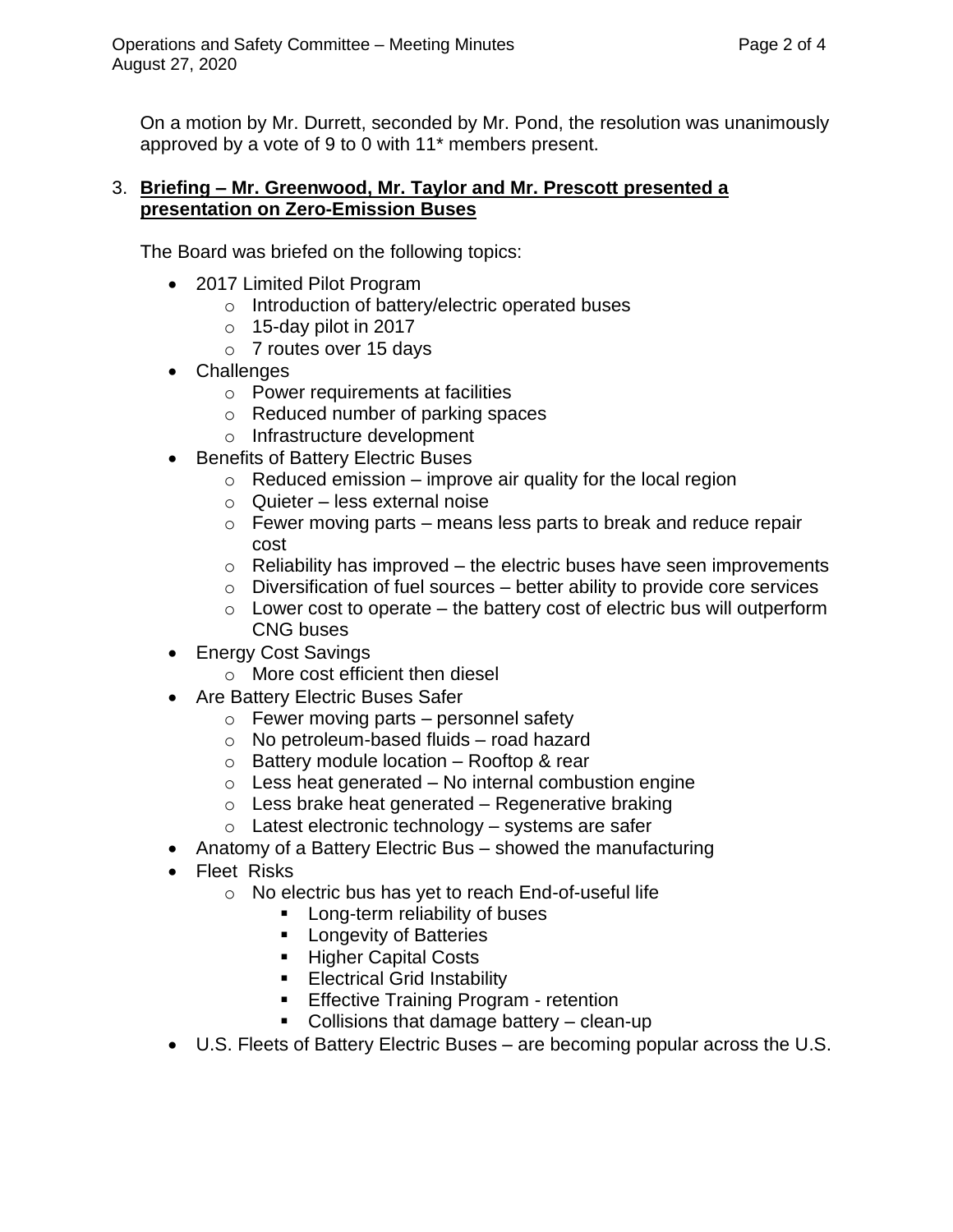- Pilot Program Partners MARTA has partnered with industry leaders to ensure pilot program is successful. Partners includes CTE, New Flyer, Siemens and Georgia Power
- Route Selection Primary and Optional
- Goals of 2022 Pilot Program
	- o Validate Industry Data with Buses in MARTA Service
	- o Train Technicians and Operators
	- o Develop KPIs
	- o Analysis of Operational Cost
	- o Operational Data Collection
	- o Lessons Learned Feedback
	- o Green Branding of Buses
- Implementation Cost (Estimated) showed the various cost associated with acquiring zero emission buses

# 4. **Resolution Authorizing the Award of a Contract for the Purchase of Six (6) Zero-Emission Buses**

Mr. William Taylor presented the resolution for approval. The purpose of the resolution is to authorize the General Manager/CEO to enter into a contract for the procurement of six zero-emission buses.

On a motion by Mr. Durrett, seconded by Ms. Abdul-Salaam, the resolution was unanimously approved by a vote of 9 to 0 with 11\*\* members present.

## 5. **Resolution Authorizing the Award of a contract for the Consulting Services for the Zero-Emission Bus Program Letter of Agreement )LOA) L47273**

Mr. Larry Prescott presented the resolution for approval. The purpose of the resolution is to authorize the General Manager/CEO to enter into a contract for consulting services with the Center of Transportation and Environmental to support MARTA with the two-phase program zero-emission buses.

On a motion by Mr. Durrett, seconded by Mr. Ashe, the resolution was unanimously approved by a vote of 9 to 0 with 11\*\* members present.

## 6. **Resolution Authorizing the Award of a contract for the Procurement of Pest Control Services for MARTA Vehicles – B45467**

Mr. Sean Thomas presented the resolution for approval. The purpose of the resolution is to support two of MARTA's strategic initiatives: improving customer experience and promoting MARTA's image and brand. The pest control services include approximately 594 buses, 211 mobility vans, four streetcars and 312 rail cars.